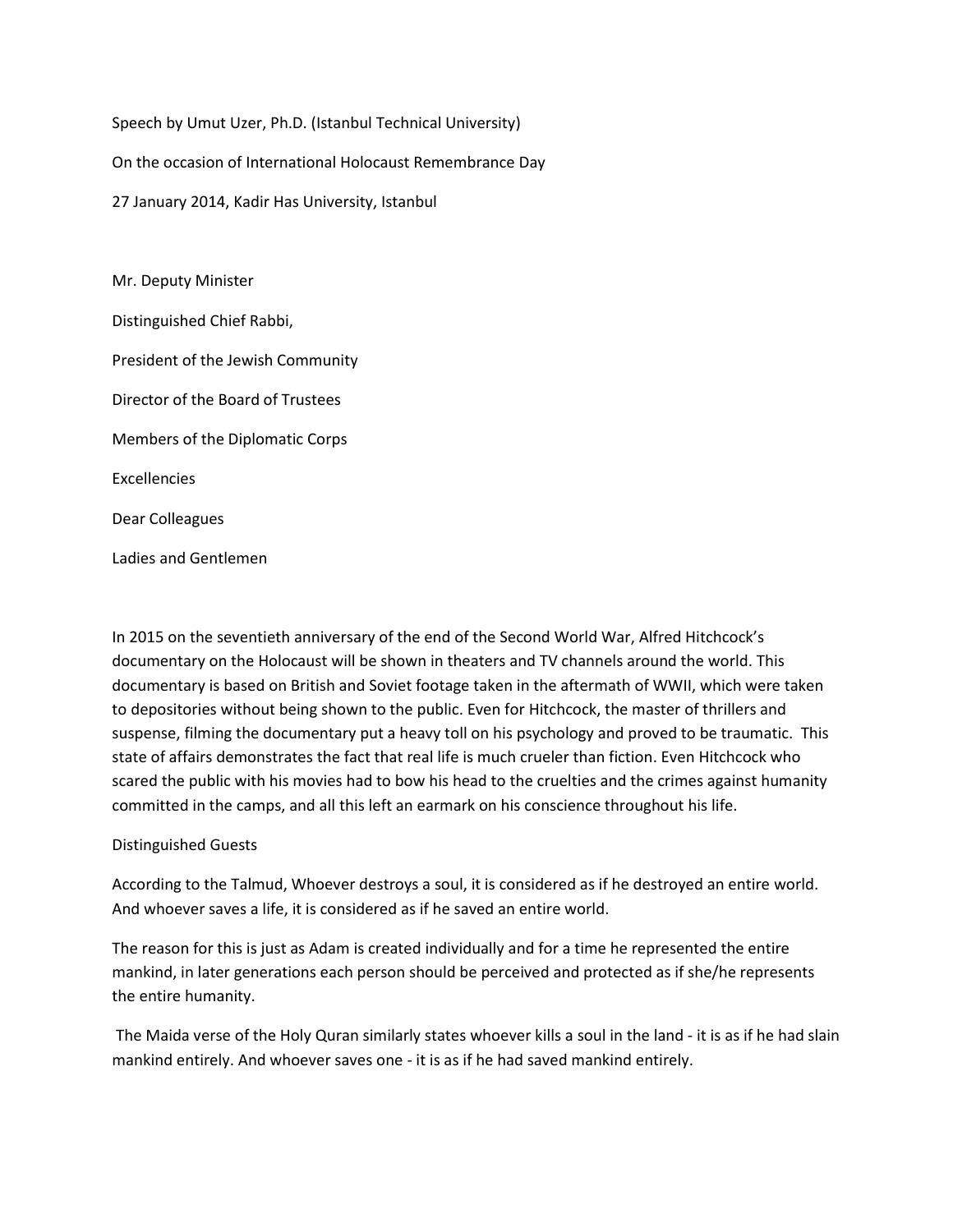In all the monotheistic religions there are numerous commonalities including the belief in peace, the sublime character of human life and friendship among peoples. It would be in order to express the common aspects of different religions so as to establish fraternal relations between peoples. It should be remembered that Turkey's participation as the co-chair of the Alliance of Civilizations under the auspices of the UN has such lofty goals.

## Ladies and Gentlemen

As Turkish citizens we are proud for not participating in WW II and thus being far away from the crimes of the Holocaust, and proud of helping and saving Jews having Turkish citizenship. On the other hand, we cannot say the Holocaust is not our concern since the denial of the Holocaust goes hand in hand with anti-Semitism. To prevent this morbid idea to contaminate the country, we need to tell about the horrifying nature of the Holocaust. In this context, numerous exhibitions, and conferences were held in Turkey and recently around 20 academics are taking courses from Yad Vashem on this topic.

 Furthermore, the United States Holocaust Memorial Museum (USHMM) is training teachers, the Aladdin Project has organized a summer school at a private university, and there has been a seminar at Galatasaray University organized by the above-mentioned organizations and the International Holocaust Remembrance Alliance (IHRA) on Holocaust education. Also, Turkey has been participating actively in IHRA as an observer country under the chairmanship of Ambassador Ertan Tezgör.

It should also be added that International Holocaust Remembrance day on January 27 has been commemorated for the 4th consecutive year in Turkey with this ceremony you are attending.

Despite all these positive developments, there are certain circles that are not adequately sensitive towards WWII and the Holocaust phenomenon. The fact that in the past few months, on two different occasions, Turkish exchange students in Poland were taken into custody for having made the Nazi salute in the Auschwitz and Majdanek concentration camps makes it essential for us to better educate our youth and all our citizens on this issue. Evidently, these developments cannot be taken lightly. Moreover, the president of the the Aladdin Project Anne-Marie Revcolevschi, with its main goal to consolidate mutual understanding between Jews and Muslims, characterized such acts as emanating from ignorance and lack of education. This is exactly why we need to be better informed about the Holocaust.

## Distinguished Guests,

The Holocaust, in line with the national socialist ideology, aimed to destroy all the Jews in the world and dominate the world in its entirety. The victims of the Holocaust were mainly Jews but there were also Romas, Poles, and political opponents who lost their lives during this horrible period in World history.

Turkey's efforts to stay out of World War II are well known. Having said that however, Turkey supported a number of Jews escaping from Nazi oppression by allowing professors from Germany, most of whom